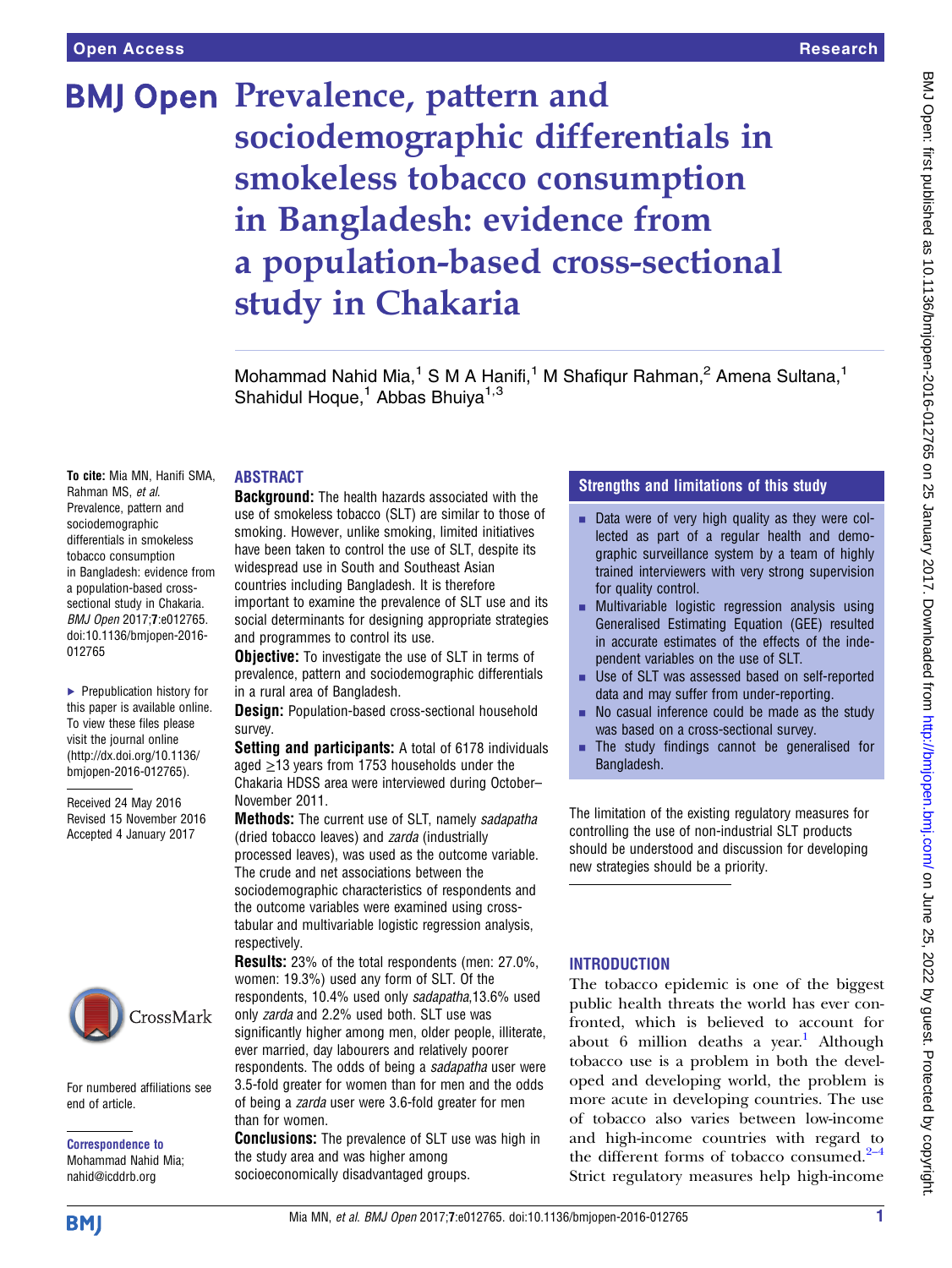countries to control the level of tobacco use, whereas in low-income countries there is an absence of regulation and/or weak implementation of existing regulations. $\frac{5}{1}$  $\frac{5}{1}$  $\frac{5}{1}$  In addition, the availability of crude tobacco products in processed and/or unprocessed forms further aggravates the situation in a country such as Bangladesh, which perhaps exposes the disadvantaged section of the population more to the health hazard of smokeless tobacco products  $(SLT)$ .<sup>6</sup> In Bangladesh the two major forms of SLT products are zarda (industrially processed tinned tobacco leaves) and sadapatha (dried whole tobacco leaves, mostly done at home), both of which are usually consumed with betel leaves.<sup> $7\text{ }^{\circ}$ 8</sup> As these products (especially sadapatha) are not industrially manufactured or processed products, they are outside the regulatory framework and do not have any packaging on which to show any regulatory warning about their nicotine content and adverse health effects.<sup>[8](#page-5-0)</sup> The consumption of such SLT products may not be perceived to be as harmful as smoking, which increases the consumption of SLT among the general population, especially the illiterate and economically disadvantaged.

As reported in many studies, SLT products have a high level of toxicity, mutagenicity and cancer-causing elements and roughly 4200 low-grade chemicals $9\frac{10}{2}$  which would disproportionately affect health. SLT products are also associated with several adverse health outcomes including cancer, $\frac{11}{12}$  cardiovascular disease, $\frac{13-15}{12}$  $\frac{13-15}{12}$  $\frac{13-15}{12}$  oral pain,[16](#page-5-0) chronic disease (hypertension, diabetes, tuberculosis, chronic obstructive pulmonary disease (COPD))<sup>17-19</sup> and life-threating complications in reproductive stages of women, with adverse pregnancy outcomes (eg, stillbirth, low birth weight). $20^{2}$  21 Despite the adverse health hazards of SLT, unlike smoking tobacco, very few initiatives have been undertaken by government and nongovernmental agencies to control its use.

The prevalence of SLT use in most of the South Asian countries is much higher than in sub-Saharan Africa, Central and Western Asia and other developed countries.[22](#page-5-0)–<sup>24</sup> In South and Southeast Asia SLT is used in diverse forms, particularly in Bangladesh where an increasing array of SLT products such as sadapatha is widely available.<sup>[4 25 26](#page-5-0)</sup> Moreover, Bangladesh is one of the main cultivators of tobacco in the world, and tobacco leaves are readily available for use as  $SLT<sup>4</sup>$ . The most common forms (zarda and sadapatha) are easily accessible to the general population. However, the prevalence and pattern of SLT consumption among the general population is unknown. Although several studies have been conducted to assess the prevalence, pattern and determinants of smoking tobacco in Bangladesh, similar studies on SLT—particularly on zarda and sada $patha$ —are very limited.<sup>6</sup> It is against this background that this study investigated the prevalence, pattern and sociodemographic differentials in SLT consumption, mainly *zarda* and *sadapatha*, using data from a crosssectional study in Chakaria, a rural area in Bangladesh. The findings of the study will help in designing appropriate policies and programmatic interventions to protect people from the harmful effects of SLT consumption.

#### MATERIALS AND METHODS Study area

The study was conducted in Chakaria upazila, a subdistrict of Cox's Bazar District, which is located in the southeast of Bangladesh. The population density of Chakaria is 782 per square kilometre, which is a little lower than the national density of 964 per square kilometre.<sup>[27 28](#page-5-0)</sup> Over 3393 acres of agricultural land have been used for growing tobacco, which could have been used to produce other crops.<sup>[29](#page-5-0)</sup> The study area has been one of the most conservative areas in terms of religious belief and openness to modern ideas with a very low level of secular education. Ninety-one per cent of the population in Chakaria are Muslims while the remainder are either Hindu or Buddhist. $30$  The literacy rate among the population aged  $\geq 7$  years is 47.6%, with a similar level for men and women. $31$  In Chakaria, pulmonary tuberculosis, acute respiratory infection, stroke, diabetes mellitus and COPD have been the leading causes of death in all age groups. $32$ 

#### Study design and data collection

Data for this study came from a baseline survey carried out as part of a study on reducing tobacco use through an awareness building-based intervention. The study was conducted in 30 randomly selected villages out of 183 during October and November 2011. Twenty-two female interviewers who had at least 10 years of schooling and who came from the locality formed the data collection team with two experienced supervisors. To ensure the quality of the data, a supervisor revisited 5% of the respondents, chosen randomly, within 2 days of data collection by the field workers. Later, the supervisors and data collectors together sorted out any inconsistencies found in the collected data. All the completed questionnaires were manually checked for completeness and for any inconsistencies before the data were entered in the computer database. Finally, 6178 randomly selected individuals aged  $\geq$ 13 years from 1753 households were successfully interviewed.

#### Definition of variables

The dependent variables used in this study are the use of SLT (yes/no) in the form of sadapatha (dried tobacco leaf available as loose leaves) or zarda (processed tobacco leaves as flakes produced industrially and available in a tin). The respondents were first asked whether they currently use either of the SLTs and, if yes, at what age they started. Sadapatha is commonly sundried without any additive ingredients and can be produced at the household level while zarda is made from tobacco using lime spices, vegetable dyes and areca nut. Sadapatha is more raw in nature than *zarda* and is cheaper.

Sociodemographic characteristics of the respondents other than age were collected at the time of the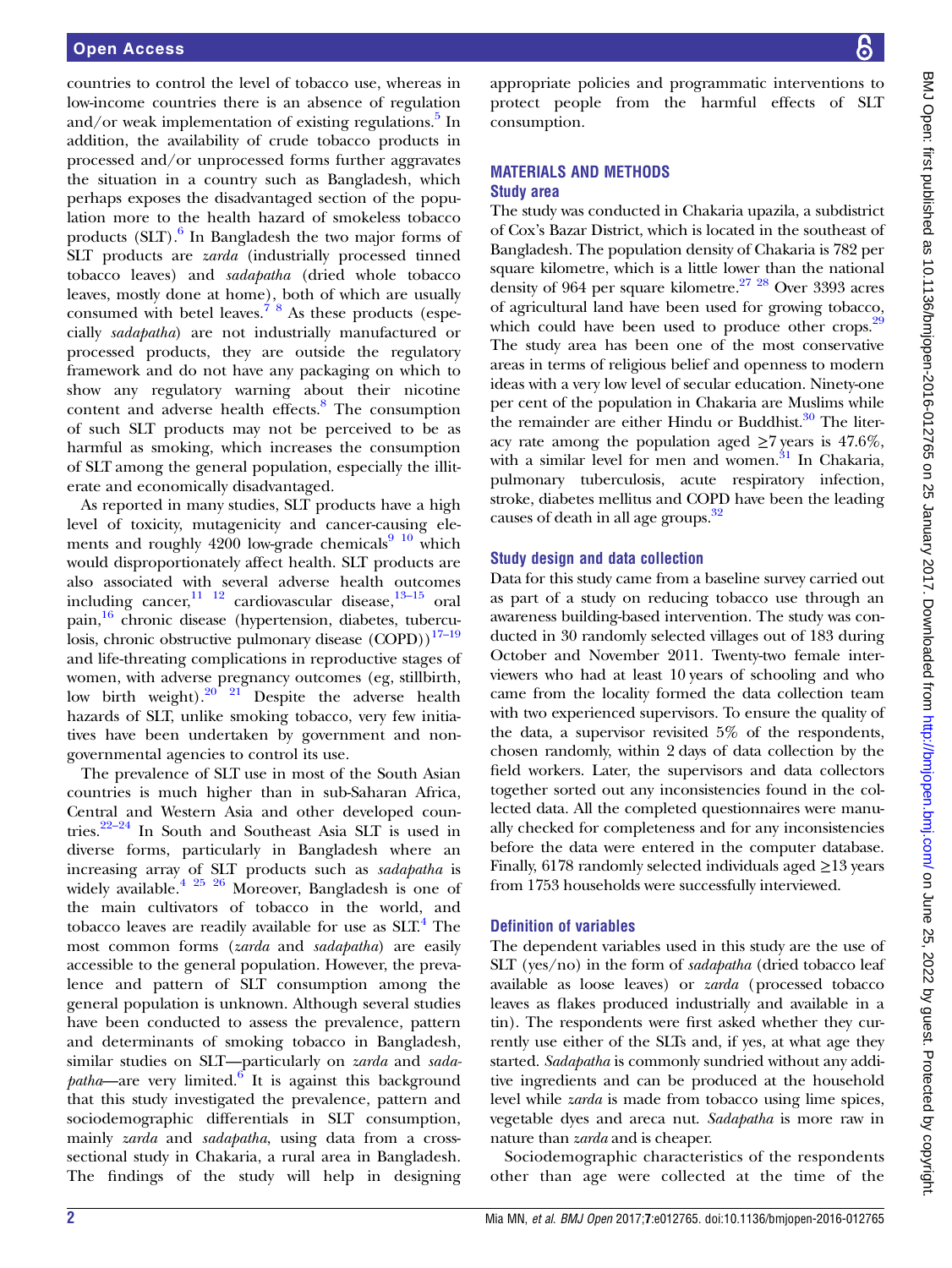interview. Age was obtained from the existing database maintained by the health and demographic surveillance system. The independent variables included age, education, marital status, occupation and household socioeconomic status which were used as categorical variables in logistic regression analysis. Household socioeconomic status was determined by the wealth index computed from ownership of a standard set of household items observed by the interviewers using principal components analysis. $33 \frac{34}{1}$  In principal component analysis the first component (a linear combination of the assets weighted by the coefficent or factor loading) that possesses maximum variability in the data was used to calculate the score or wealth index. The wealth index was then used to categorise the individuls into five equal groups (or quintiles) where the first quintile is the poorest 20% of households and the fifth quintile is the wealthiest 20% of households.<sup>35</sup><sup>36</sup>

#### Data analysis

Both bivariate and multivariate statistical analyses were performed to explore the sex and socioeconomic differentials in the consumption of SLT. The 95% CI for the true prevalence of SLT use was calculated adjusting for clustering at the household level. Association between the dependent and independent variables was assessed by  $\chi^2$  test. Considering the prevailing variation of tobacco use between men and women in Bangladesh, further analysis was conducted to investigate the sex differential in the consumption of the two forms of SLT. To examine the net sex differentials adjusting for the effect of the independent variables, multivariable logistic regression analysis was carried out. As all members aged ≥13 years in a household were interviewed, multiple respondents were included in the study. This situation might have resulted in correlated observations within a household requiring a special statistical technique to avoid this problem. Two of the commonly used techniques in such a situation are the marginal model with generalised estimating equation (GEE) and a clusterspecific model. $37 \frac{38}{10}$  We used the GEE model for these data and estimated the model using STATA software for Windows (V.13.1).

#### RESULTS Initiation of SLT use

Both men and women started to use SLT in their 30s, with an average age of 35.0 years (mean±SD 35.1 ±13.6 years). Although the use of SLT started somewhat earlier in men than in women (33.7±14.8 years vs 37.5  $\pm 10.9$  years), in general the use of *zarda* started earlier in men than in women  $(28.3\pm13.1)$  years vs  $35.0\pm12.8$  years) while the use of sadapatha started earlier in women than in men.

#### Prevalence and pattern of SLT use

The results presented in [table 1](#page-3-0) show that 22.9% of the respondents in the study area reported using any form of SLT. Of these, 10.4% used only sadapatha, 13.6% used only zarda and 2.2% used both. The use of any form of SLT was significantly higher among men, people aged >45 years, illiterate, ever married, day-labourers and people from poorer families. When the two forms of SLT (ie, sadapatha and zarda) were separately analysed it was found that the use of zarda was more prevalent in men than in women (22.4% vs 6.0%) while the use of sadapatha was higher in women than in men (14.4% vs 5.9%). The sex differentials in the use of zarda and sada*patha* were statistically significant ( $p<0.001$ ).

In addition to the results described above, the strong sex differential can also be explored using the disaggregated level of zarda and sadapatha use among the current SLT users. For example, among current SLT male users, 77% used zarda, 12% used sadapatha and 11% used both, while in female users, 24% used zarda, 68% used sadapatha and 8% used both (fi[gure 1](#page-3-0)).

The results from multivariable logistic regression analysis revealed that the odds of being a SLT user among illiterate people, older people, ever married and daylabourers was significantly higher than for those who were literate, younger, unmarried and with an occupation other than a day-labourer ([table 2](#page-4-0)). No significant sex differential was observed in the use of SLT. However, a significant sex differential was observed  $(p<0.001)$ when the separate model was fitted for sadapatha and zarda. The results indicated that the odds of being a sadapatha user were 3.5-fold greater for women than for men. The opposite scenario was observed in the use of zarda with an odds ratio of 3.6 for men to women. To investigate whether the observed sex difference was modified by other background factors such as age, education, marital status, occupation and socioeconomic status, a model with an interaction term consisting of sex and each of the background factors along with their main effects was fitted. The insignificance of the interaction terms suggests that sex differentials in the use of sadapatha and zarda were not modified by the other background factors (results not shown).

#### **DISCUSSION**

This study examined the prevalence, pattern and sociodemographic differentials in the use of SLT in two common forms, sadapatha and zarda. The findings of the study are somewhat consistent with the findings from the Southeast Asian region and other low-income countries. $2^{6}$  39 40 The higher use of these SLT products among the disadvantaged population in the study area clearly indicated the vulnerability of this section of the population to the hazard of using SLT. Use of SLT products in the study area and in Bangladesh has been deep rooted in the Bangladeshi culture of hospitality. SLT products are the most common form of hospitality for both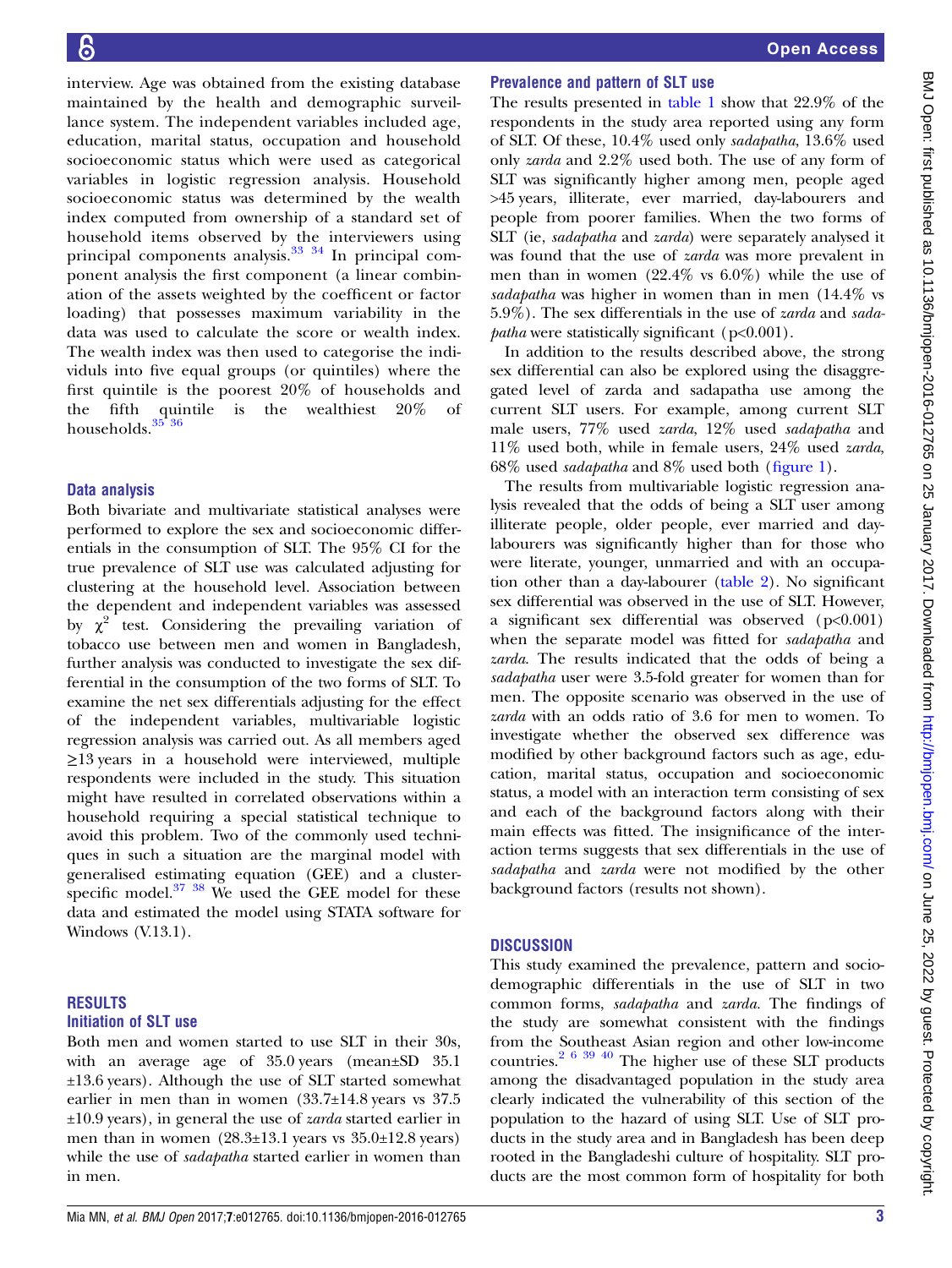<span id="page-3-0"></span>

|                        |                | <b>Sadapatha</b>              |         | <b>Zarda</b>                |                | <b>Smokeless tobacco</b> |         |
|------------------------|----------------|-------------------------------|---------|-----------------------------|----------------|--------------------------|---------|
| <b>Characteristics</b> | $\overline{ }$ | % (95% CI)                    | p Value | % (95% CI)                  | <b>p</b> Value | % (95% CI)               | p Value |
| <b>Sex</b>             |                |                               | < 0.001 |                             |                |                          | < 0.001 |
| Men                    | 2877           | $5.9(5.1 \text{ to } 6.8)$    |         | 22.4 (20.8 to 24.0)         | < 0.001        | 27.0 (25.4 to 28.7)      |         |
| Women                  | 3291           | 14.4 (13.3 to 15.6)           |         | $6.0$ (5.2 to 6.8)          |                | 19.3 (18.1 to 20.6)      |         |
| Age                    |                |                               | < 0.001 |                             |                |                          | < 0.001 |
| $13 - 24$              | 2339           | $0.4$ (0.2 to 0.8)            |         | 8.1 (7.0 to 9.3)            | < 0.001        | $9.2$ (8.1 to 10.5)      |         |
| $25 - 44$              | 2330           | 8.8 (7.6 to 10.1)             |         | 17.6 (16.1 to 19.2)         |                | 25.6 (23.8 to 27.4)      |         |
| $45 - 64$              | 1122           | 28.3 (25.7 to 31.2)           |         | 18.2 (16.0 to 20.6)         |                | 41.4 (38.5 to 44.5)      |         |
| $65+$                  | 377            | 29.4 (25.1 to 34.2)           |         | $9.6$ (7.0 to 13.0)         |                | 36.1 (31.5 to 40.9)      |         |
| Education              |                |                               | < 0.001 |                             |                |                          | < 0.001 |
| <b>None</b>            | 1812           | 23.6 (21.6 to 25.6)           |         | 15.6 (13.9 to 17.4)         | 0.003          | 36.2 (33.9 to 38.5)      |         |
| $1-5$ year(s)          | 2219           | 6.4 (54.4 to 7.6)             |         | 15.0 (13.6 to 15.6)         |                | 21.4 (19.7 to 23.2)      |         |
| $6+$ years             | 2136           | $3.4$ (2.7 to 4.4)            |         | 10.4 (9.2 to 11.9)          |                | 13.2 (11.8 to 14.7)      |         |
| <b>Marital status</b>  |                |                               | < 0.001 |                             |                |                          | < 0.001 |
| Unmarried              | 1992           | $0.8$ (0.5 to 0.12)           |         | 9.3 (8.1 to 10.7)           | < 0.001        | 10.5 (9.2 to 11.9)       |         |
| Married                | 3831           | 13.4 (12.2 to 14.6)           |         | 15.9 (14.8 to 17.2)         |                | 27.6 (26.2 to 29.1)      |         |
| <b>Divorced</b>        | 24             | 8.3 (2.1 to 27.9)             |         | 20.8 (8.9 to 41.4)          |                | 33.3 (17.6 to 53.9)      |         |
| Widowed                | 321            | 35.8 (30.7 to 41.2)           |         | 12.2 (9.0 to 16.2)          |                | 42.7 (37.4 to 48.1)      |         |
| Occupation             |                |                               | < 0.001 |                             |                |                          | < 0.001 |
| Day-labour             | 910            | 9.1 (7.4 to 11.3)             |         | 30.3 (27.4 to 33.4)         |                | 39.0 (35.8 to 42.3)      |         |
| Farmer                 | 573            | 9.6 (7.5 to 12.3)             |         | 22.7 (19.4 to 26.3)         |                | 29.1 (25.6 to 33.0)      |         |
| Job/business           | 730            | 5.8 (4.3 to 7.7)              |         | 24.8 (21.7 to 28.2)         |                | 29.9 (26.6 to 33.4)      |         |
| Housewife              | 2028           | 15.6 (14.1 to 17.2)           |         | 6.8 $(5.8 \text{ to } 8.0)$ |                | 21.3 (19.6 to 23.1)      |         |
| Unemployed             | 1740           | 8.3 (7.0 to 9.7)              |         | 4.9 $(3.9 \text{ to } 6.0)$ |                | 12.1 (10.6 to 13.8)      |         |
| <b>Others</b>          | 187            | 2.1 (0.8 to $5.0$ )           |         | 15.5 (11.0 to 21.4)         |                | 16.0 (11.4 to 22.1)      |         |
| Asset quintile         |                |                               | 0.444   |                             | 0.028          |                          | < 0.001 |
| Lowest                 | 1240           | 11.1 $(9.4 \text{ to } 13.1)$ |         | 15.5 (13.5 to 17.7)         |                | 26.4 (23.9 to 28.9)      |         |
| Second                 | 1214           | 11.1 (9.4 to 13.1)            |         | 13.2 (11.4 to 15.3)         |                | 23.1 (20.8 to 25.5)      |         |
| Middle                 | 1249           | 10.4 (8.8 to 12.2)            |         | 14.5 (12.4 to 16.8)         |                | 23.8 (21.2 to 26.5)      |         |
| Fourth                 | 1203           | 10.6 (8.9 to 12.5)            |         | 13.8 (11.9 to 16.0)         |                | 22.4 (20.0 to 25.0)      |         |
| Highest                | 1226           | 9.0 (7.4 to 10.8)             |         | 10.9 (9.2 to 12.9)          |                | 18.8 (16.7 to 21.0)      |         |
| All                    | 6168           | 10.4 (9.6 to 11.3)            |         | 13.6 (12.7 to 14.5)         |                | 22.9 (21.8 to 24.0)      |         |



Figure 1 Percentage of different forms of smokeless tobacco use among current users by sex.

casual family visitors and invited guests. Paan (betel leaves) is always served in Bangladesh with betel nuts and quite often with either of these two forms of SLT. In addition, there are innumerable ready-to-eat paan retailers in the country who always offer SLT with paan, making it very convenient to use. Use of SLT is also believed to be helpful during the early period of pregnancy by reducing vomiting and increasing the appetite.<sup>[41](#page-5-0)</sup>

SLT products are less expensive than manufactured cigarettes. Furthermore, the use of SLT is more acceptable among women than tobacco smoking because it does not involve public exposure of the behaviour, as is the case with smoking products like cigarettes. There is an element of age and social hierarchy for smoking in Bangladesh: younger people and those from a lower socioeconomic group do not smoke in front of older people and those from a higher socioeconomic group. Breaking this hierarchy for smoking with subtle threshold levels, which are hard to define, is considered impolite. Thus, SLT is a very safe and convenient alternative to

႙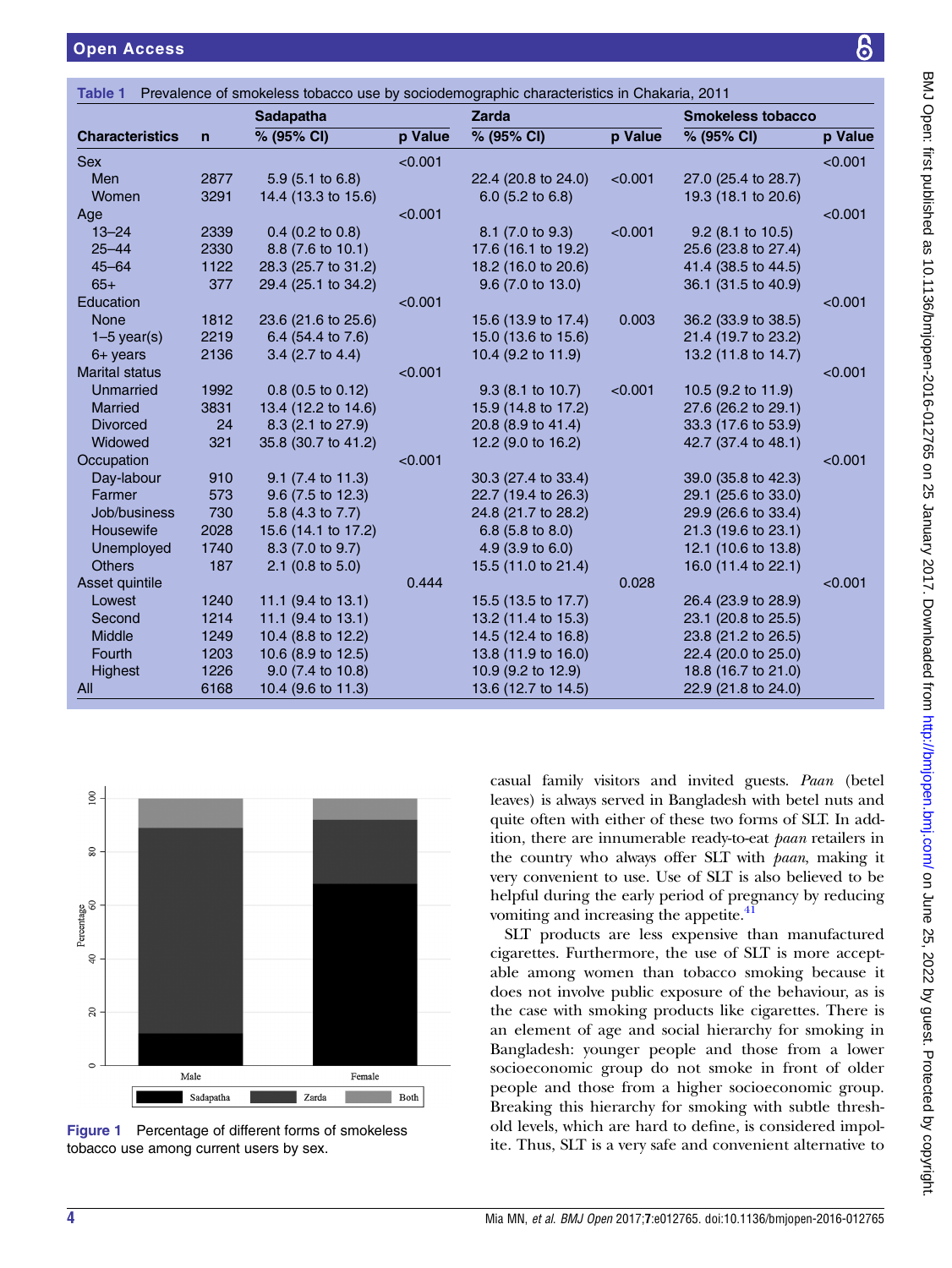<span id="page-4-0"></span>

|                       | Sadapatha                   |         | <b>Zarda</b>                |         | <b>Smokeless tobacco</b>    |         |
|-----------------------|-----------------------------|---------|-----------------------------|---------|-----------------------------|---------|
|                       | OR (95% CI)                 | p Value | OR (95% CI)                 | p Value | OR (95% CI)                 | p Value |
| <b>Sex</b>            |                             | 0.000   |                             | 0.000   |                             | 0.231   |
| <b>Men</b>            |                             |         | 3.6 (2.5 to 5.0)            |         | 1.2 $(0.9 \text{ to } 1.5)$ |         |
| Women                 | $3.5$ (2.5 to 5.1)          |         |                             |         |                             |         |
| Age                   |                             | 0.000   |                             | 0.008   |                             |         |
| < 24                  | 1.0                         |         | 1.0                         |         |                             |         |
| $25 - 44$             | 15.7 (7.4 to 33.5)          |         | 1.5 $(1.2$ to 2.0)          |         | $2.2$ (1.8 to 2.8)          |         |
| $45+$                 | 58.4 (26.8 to 127.3)        |         | 1.3 $(1.0 to 1.8)$          |         | 4.2 $(3.2 \text{ to } 5.5)$ |         |
| Education             |                             | 0.000   |                             | 0.158   |                             | 0.000   |
| <b>None</b>           | $2.2$ (1.6 to 3.0)          |         | 1.2 $(1.0 \text{ to } 1.6)$ |         | $2.0$ (1.6 to 2.4)          |         |
| $1-5$ year(s)         | 1.5 $(1.1$ to 2.1)          |         | 1.2 $(1.0 \text{ to } 1.5)$ |         | 1.6 $(1.3$ to 1.9)          |         |
| $6+$ years            |                             |         |                             |         |                             |         |
| <b>Marital status</b> |                             | 0.598   |                             | 0.001   |                             | 0.009   |
| Unmarried             |                             |         |                             |         |                             |         |
| <b>Married</b>        | 1.3 $(0.7 \text{ to } 2.5)$ |         | 1.4 $(1.1 \text{ to } 1.9)$ |         | 1.1 $(0.9 \text{ to } 1.4)$ |         |
| <b>Divorced</b>       | $0.6$ (0.1 to 2.8)          |         | 2.9 (1.0 to 8.7)            |         | 1.4 $(0.5 \text{ to } 3.5)$ |         |
| Widowed               | 1.3 (0.6 to 2.6)            |         | 2.6 (1.6 to 4.2)            |         | 1.8 $(1.2$ to 2.5)          |         |
| Occupation            |                             | 0.1714  |                             | 0.000   |                             | 0.000   |
| Unemployed            |                             |         |                             |         |                             |         |
| Day-labour            | 1.4 $(0.9 \text{ to } 2.0)$ |         | $3.9$ (2.8 to 5.2)          |         | $3.5$ (2.7 to 4.5)          |         |
| Farmer                | 1.1 $(0.7 \text{ to } 1.7)$ |         | $2.2$ (1.6 to 3.1)          |         | 1.6 (1.2 to 2.2)            |         |
| Job/business          | 1.1 $(0.7 \text{ to } 1.7)$ |         | $3.0$ (2.2 to 4.1)          |         | $2.7$ (2.0 to 3.5)          |         |
| Housewife             | $0.9$ (0.7 to 1.2)          |         | 1.8 $(1.3 \text{ to } 2.7)$ |         | 1.5 $(1.2 \text{ to } 1.8)$ |         |
| <b>Others</b>         | $0.4$ (0.1 to 1.2)          |         | 2.8 $(1.8 \text{ to } 4.5)$ |         | 1.6 $(1.0 to 2.4)$          |         |
| Asset quintile        |                             | 0.5941  |                             | 0.231   |                             | 0.144   |
| Lowest                | 1.0 $(0.7 \text{ to } 1.4)$ |         | 1.0 $(0.7 \text{ to } 1.3)$ |         | $0.9$ (0.7 to 1.2)          |         |
| Second                | 1.2 $(0.8 \text{ to } 1.6)$ |         | 1.0 $(0.7 \text{ to } 1.3)$ |         | 1.0 $(0.8 \text{ to } 1.2)$ |         |
| Middle                | 1.1 $(0.8 \text{ to } 1.5)$ |         | 1.2 (0.9 to 1.6)            |         | 1.2 $(0.9 \text{ to } 1.5)$ |         |
| Fourth                | 1.2 $(0.9 \text{ to } 1.6)$ |         | 1.2 $(0.9 \text{ to } 1.6)$ |         | 1.2 $(0.9 \text{ to } 1.4)$ |         |
| Highest               | 1                           |         | 1                           |         |                             |         |

tobacco with smoke. This aspect of social conformity of SLT use makes it easy to be adopted by the younger generation and the process continues.

Control of the use of SLT in Bangladeshi society will therefore require a massive social awareness programme using the education system and various electronic media alongside the tobacco control programme. The traditional approach of labelling packages with warnings will not work for sadapatha because it is not industrially produced and does not have any packaging—they are presented as dried tobacco leaves. Although zarda is presented in packages, the ready-to-use paan retailers put a pinch of zarda or a piece of sadapatha in the paan if the customer requests it. Users therefore do not see the packet of zarda unless the whole packet is bought for domestic use. An additional challenge with sadapatha is that it can be home grown and therefore it is easy to use. It is very convenient for *paan* eaters to get a pinch of zarda or sadapatha.

#### Study limitations

Our study has some limitations that need to be mentioned. First, SLT consumption was self-reported and may not be accurate. Evidence from other studies suggests that SLT users could be missed when self-reporting

is used. $42$  Second, the study was based on a cross-sectional survey allowing only assessment of association and no causal relationship. Third, the study was not based on a statistically nationally representative sample and does not necessarily portray the national situation and may not be generalisable.

#### Author affiliations

<sup>1</sup>Health Systems and Population Studies Division (HSPSD), International Centre for Diarrhoeal Disease Research, Bangladesh (ICDDR,B), Dhaka, Bangladesh

<sup>2</sup>Institute of Statistical Research and Training, University of Dhaka, Dhaka, **Bangladesh** 

<sup>3</sup>Future Institute, Dhaka, Bangladesh

Acknowledgements This research protocol was funded by core donors who provided unrestricted support to ICDDR,B for its operations and research (see Funding statement). We gratefully acknowledge these donors for their support and commitment to ICDDR,B's research efforts. The authors also gratefully acknowledge the data collection team, Sharif Al Hasan and Ashish Paul for field implementation and data management.

Contributors AB, SyH, MNM, MSR, AS and ShH conceived and designed the experiments. SyH, MNM and ShH performed the experiments. AB, SyH, MNM and MSR analysed the data. AB, SyH, MNM, MSR, AS and ShH wrote the paper.

Funding ICDDR,B Core Donors: Government of the People's Republic of Bangladesh; Global Affairs Canada (GAC); Swedish International Development Cooperation Agency (Sida) and the Department for International Development (UK Aid).